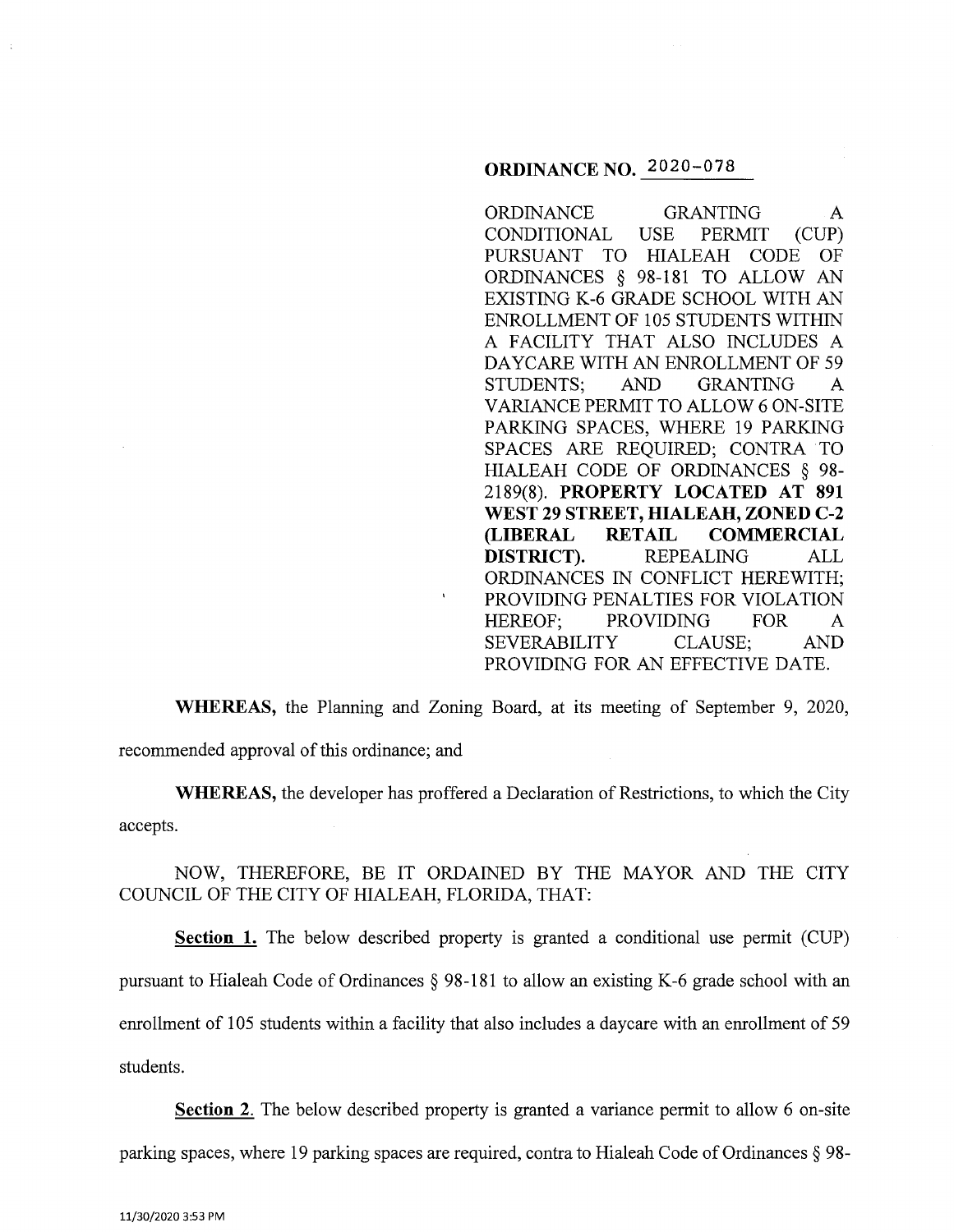### Ordinance No. 2020-078 Page 2

2189(8) that provides: *"Day care centers, child care facilities, kindergarten and preelementary schools.* One parking space for each 400 square feet of gross floor area. Safe and convenient ingress and egress to the center, facility or school, including a dropoff area, is required." Property located at 891 West 29 Street, Hialeah, zoned C-2 (Liberal Retail Commercial District) and legally described as follows:

> Lots 28, 29 and 30, in Block 13 of "WEST HIALEAH HEIGHTS", according to the Plat thereof, as recorded in Plat Book 22, Page 14, of the Public Records of Miami-Dade County, Florida.

### **Section 3: Repeal of Ordinances in Conflict.**

All ordinances or parts of ordinances in conflict herewith are hereby repealed to the extent of such conflict.

#### **Section 4: Penalties.**

Every person violating any provision of the Code or any ordinance, rule or regulation adopted or issued in pursuance thereof shall be assessed a civil penalty not to exceed \$500.00 within the discretion of the court or administrative tribunal having jurisdiction. Each act of violation and each day upon which any such violation shall occur shall constitute a separate offense. In addition to the penalty prescribed above, the city may pursue other remedies such as abatement of nuisance, injunctive relief, administrative adjudication and revocation of licenses or permits.

### **Section 5: Severability Clause.**

If any phrase, clause, sentence, paragraph or section of this ordinance shall be declared invalid or unconstitutional by the judgment or decree of a court of competent jurisdiction, such invalidity or unconstitutionality shall not affect any of the remaining phrases, clauses, sentences, paragraphs or sections of this ordinance.